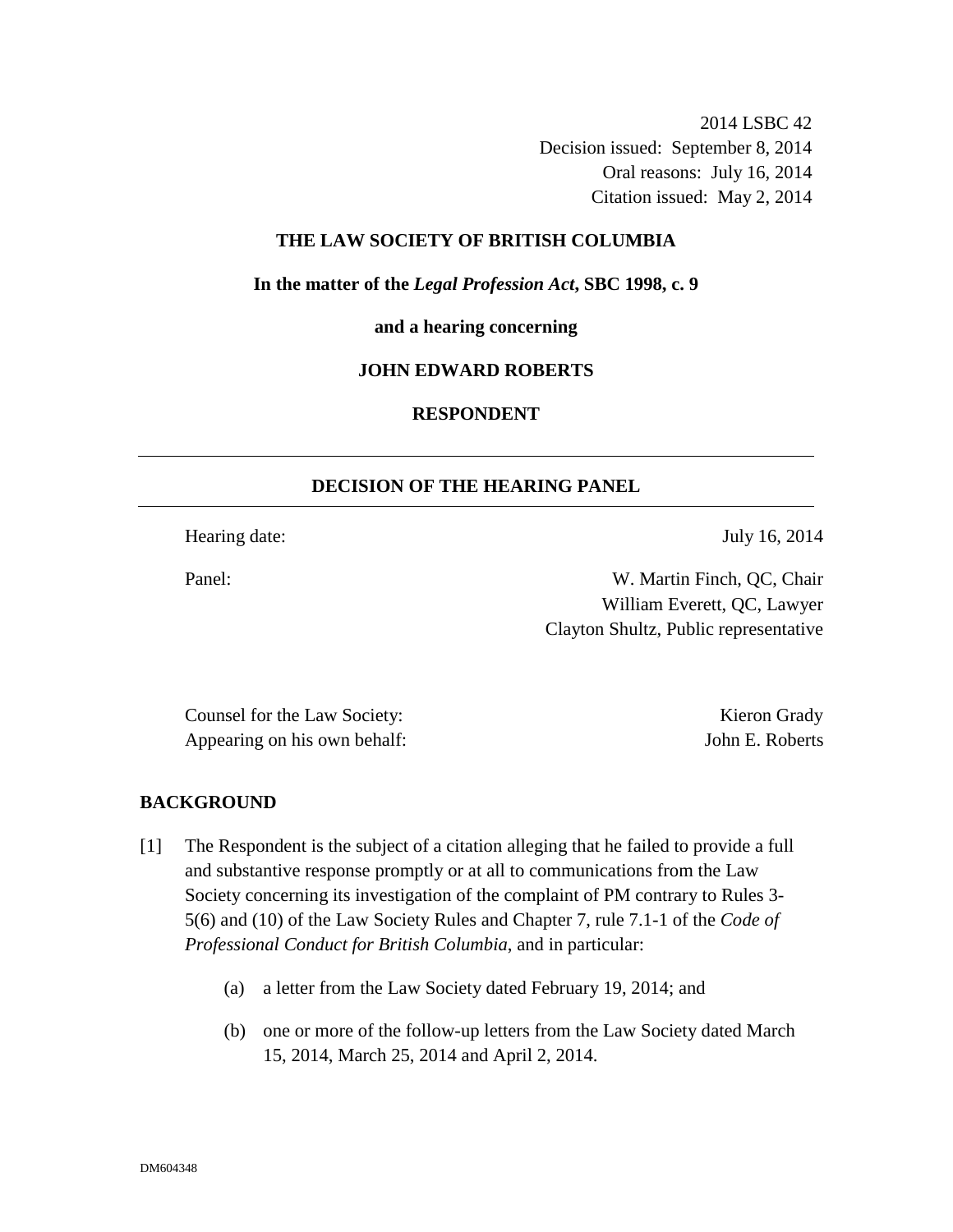- [2] The citation alleges that this conduct constitutes professional misconduct or a breach of the Act or Rules pursuant to section 38(4) of the *Legal Profession Act*.
- [3] At the commencement of the hearing, the Respondent advised the Panel that he admitted to professional misconduct and the facts alleged.

## **FACTS**

- [4] The Law Society filed an affidavit of Kurt Wedel, an investigator for the Law Society, sworn June 6, 2014 in support of the citation. This affidavit was marked as an exhibit. The Respondent had been given a copy of the affidavit in advance of the hearing.
- [5] Attached to the affidavit were 14 exhibits that were in the nature of correspondence and emails between the Respondent and various representatives of the Law Society.
- [6] In addition to the affidavit evidence filed, the Respondent testified under oath to his understanding and recollection of events.
- [7] The Panel accepts the whole of the affidavit evidence of Mr. Wedel.
- [8] The Panel found as fact that, on or about October 7, 2013, the Law Society opened a complaint file concerning the Respondent based on a complaint received from PM. PM advised that he was a former client and trucking business partner of the Respondent. The complaint related to the Respondent's involvement in or with that trucking business. The Law Society investigated the Respondent, *inter alia*, in relation to the extent to which he provided legal services to the business.
- [9] The allegations made by PM related to various forms of conflict of interest and failures to advise, misrepresentations regarding the structure of business, unauthorized withdrawal of funds from the business, attempted backdating of loan documents and failure to report a claim promptly to the Lawyers Insurance Fund.
- [10] On or about December 11, 2013, Mr. Wedel wrote to the Respondent advising him of the complaint. Mr. Wedel further advised that he did not at that time require a response to the complaint, but did request information in writing by Wednesday, December 18, 2013 as to whether the Respondent had notified the Lawyers Insurance Fund of a court action that had been commenced against him by the complainant. This letter was delivered to the Respondent by email and Canada Post.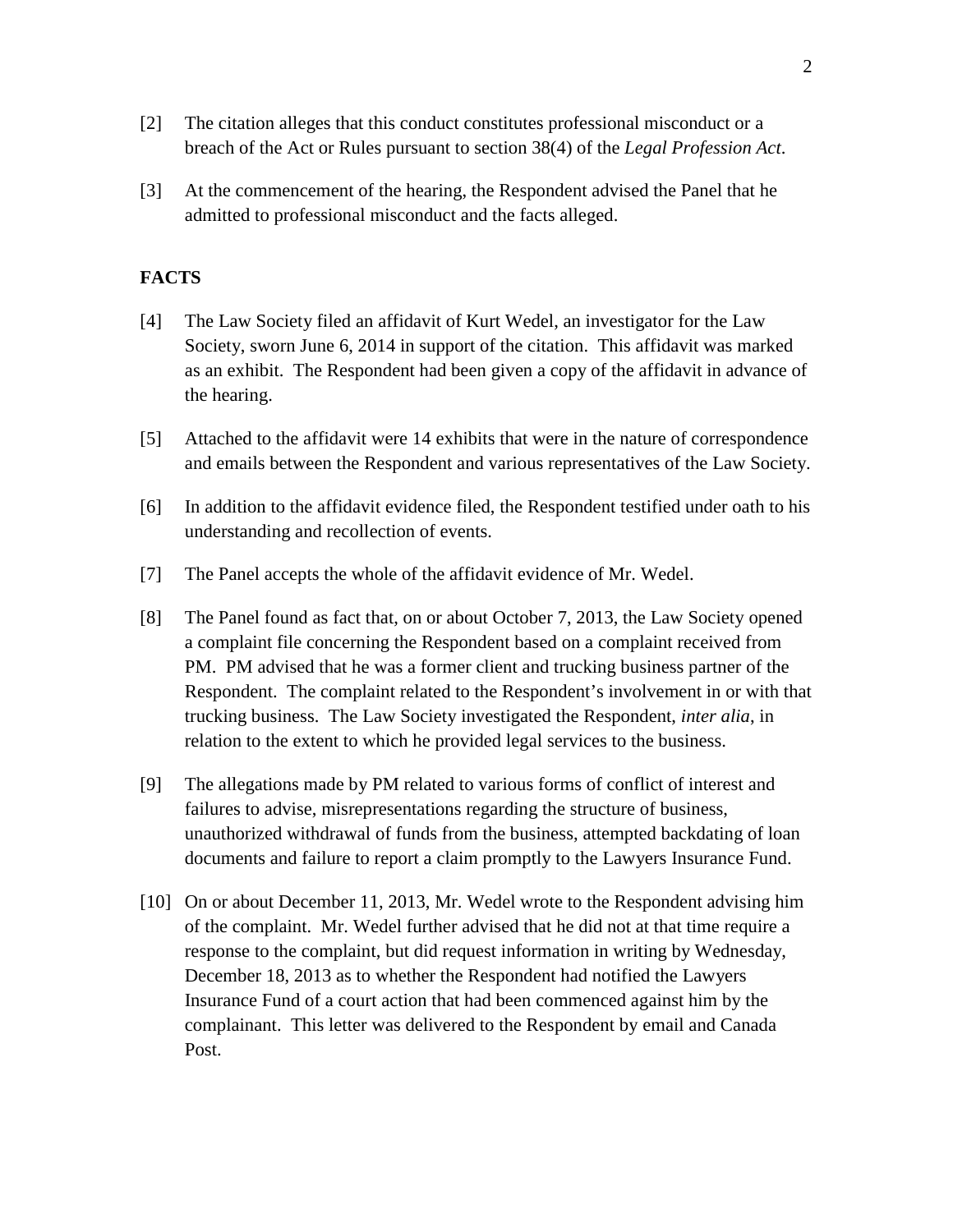- [11] On December 17, 2013, the Respondent sent an email to Mr. Wedel confirming that he had notified the Lawyers Insurance Fund of the court action.
- [12] On December 18, 2013, Mr. Wedel asked the Respondent by email what date he had notified the Lawyers Insurance Fund of the court action.
- [13] The Respondent did not reply to the email of December 18, 2013, and on January 3, 2014 Mr. Wedel sent a further email to the Respondent asking for a response by January 8, 2014.
- [14] On January 8, 2014 the Respondent replied he had sent a letter to the Lawyers Insurance Fund on December 12, 2013, and had spoken to someone there, either that day or the day before.
- [15] On or about February 19, 2014, Mr. Wedel wrote the Respondent regarding the complaint and asked him to provide a response by March 12, 2014. This letter was sent by email.
- [16] On March 14, 2014, Mr. Wedel had not received a response from the Respondent to the letter of February 19, 2014. As a result, he sent a follow-up letter on March 14, 2014. The letter was misdated March 15, 2014.
- [17] The misdated March 15, 2014 letter advised the Respondent that rule 7.1-1(a) of the *Code of Professional Conduct for British Columbia* requires that a lawyer must:
	- (a) reply promptly and completely to any communication from the Society.
- [18] The letter advised him that his failure to respond to the Law Society may result in a referral to the Discipline Committee. The letter further required the Respondent to respond to all the requested materials previously sent by March 24, 2014.
- [19] On March 25, 2014, Mr. Wedel received a letter dated March 21, 2014 from the Respondent.
- [20] The Respondent's letter of March 21, 2014 indicated that the Respondent did not receive the Law Society's letter of February 19, 2014. The letter further advised that Mr. Roberts was not working currently outside of law.
- [21] In his reply to the Respondent, Mr. Wedel, on March 25, 2014, wrote the Respondent and advised him that a response to his letter of February 19, 2014 was required by April 1, 2014. This letter was sent by email and courier.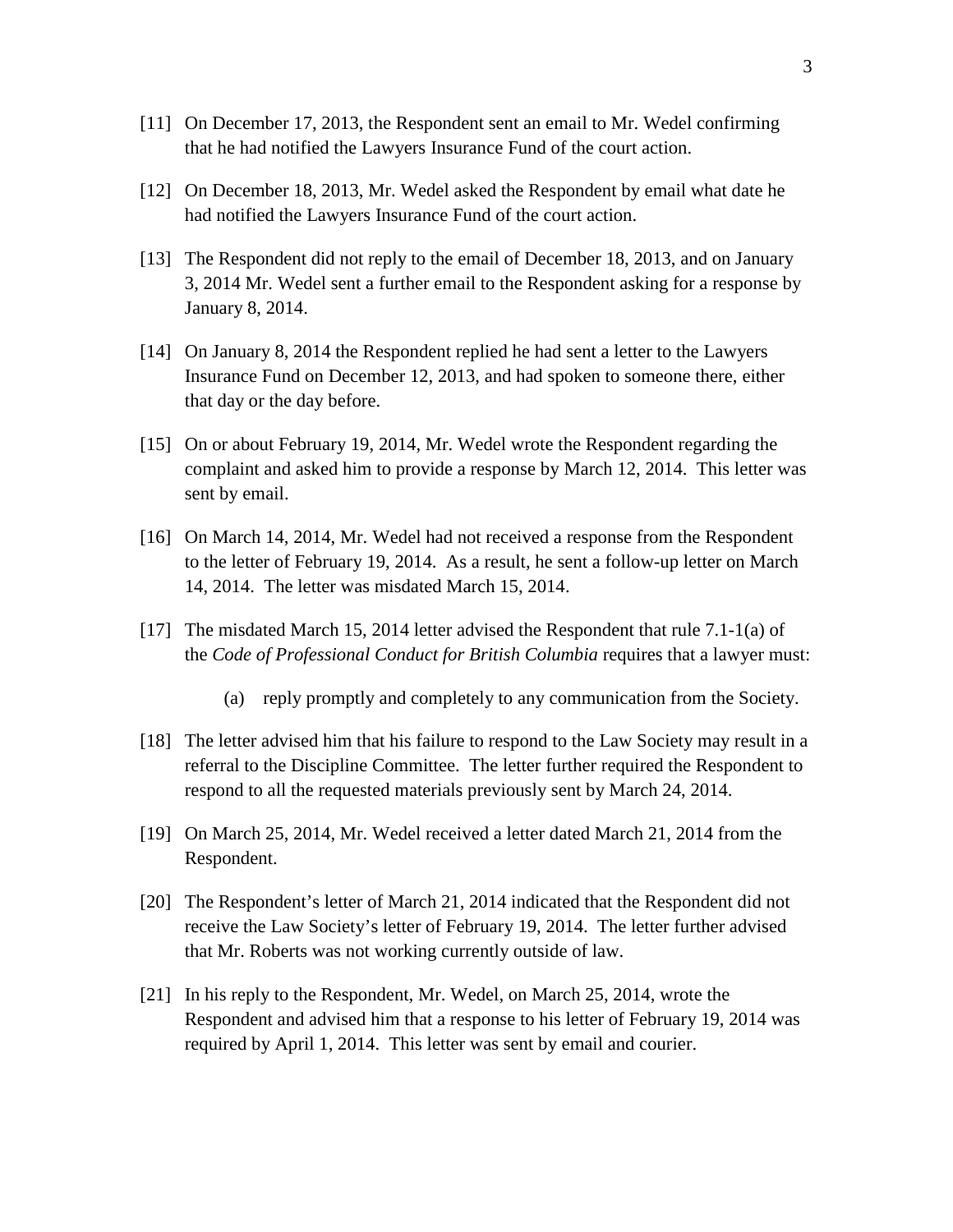- [22] On April 4, 2014, the Respondent telephoned Mr. Wedel and left a voice message advising that he was in the office and had received the letter. He indicated he would not be able to deal with the substantive matters by the deadline.
- [23] In response, Mr. Wedel phoned the Respondent on April 4, 2014 and asked the Respondent to reply in writing.
- [24] On April 8, 2014, Mr. Wedel received a letter by mail from the Respondent dated April 4, 2014. In the letter the Respondent provided some information, but also stated:

With respect to the balance of your letters, I will have to provide you with a further response in the future.

He indicated that he hoped to be able to provide the further information by April 18, 2014.

- [25] The Respondent did not reply further to Mr. Wedel after his letter of April 4, 2014.
- [26] On March 31, 2014, the Law Society received a letter from the Respondent dated March 21, 2014 in which he advised that he was in the process of taking steps to close his current law practice as a sole practitioner under his law corporation. He further indicated he was seeking part-time status for insurance, and may or may not apply for "non-practising status in the future." He intended in the short term to take time off from the practice of law due to personal matters and evaluate his future.
- [27] At the date of hearing, July 16, 2014, the Respondent had not responded to the requests contained in Mr. Wedel's letter of February 19, 2014 as follows:
	- 1. He had not produced the requested client files.
	- 2. He provided an incomplete response to questions relating to the establishment of the trucking business.
	- 3. He had not provided any response to questions relating to:
		- (a) the operation, sale or winding down of the trucking business;
		- (b) the alleged request to backdate a general security agreement;
		- (c) use of the Respondent's law firm trust account; and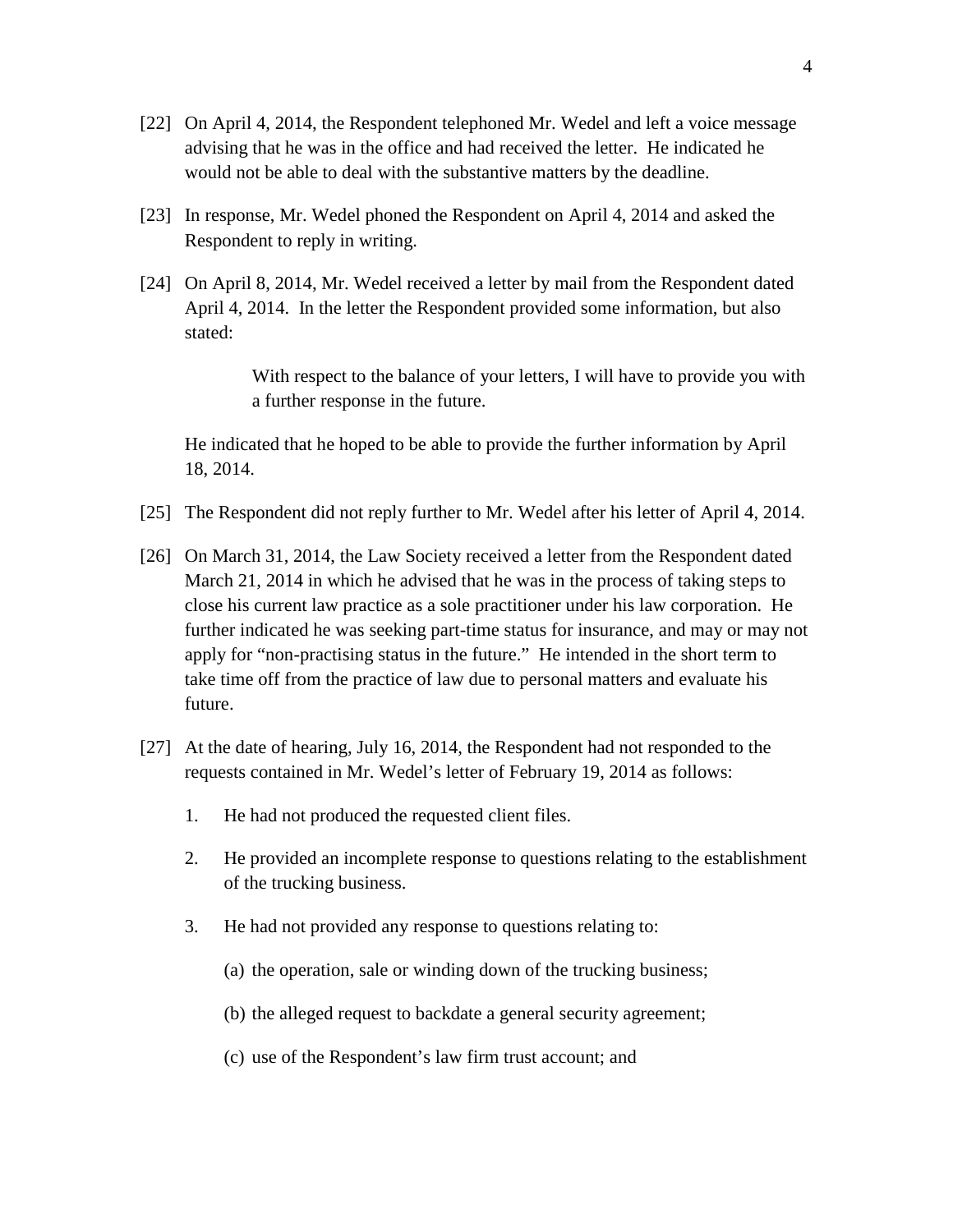- (d) the apparent failure to report to the Lawyers Insurance Fund in a timely manner.
- [28] The Respondent did not dispute the emails sent to him at his email address. He denied, however, that he had received the emails and disregarded them. He said that he did not receive emails during the period from mid-December 2013 to April 30, 2014. He testified that his office was shared with two other lawyers. He further testified that his computer system had been updated, and in the Fall of 2013 he was advised that his software was so out of date that it would not function properly. He testified that he had put off making the upgrades because he was unsure if he was going to continue in the practice of law.
- [29] The Respondent testified that he had been in the office from the end of November 2013 to the middle of December 2013 every second week for only one day. During that time his computer was crashing regularly, and as a result he was not getting emails. The Respondent said that he did not have the money to upgrade his computer, and denied seeing the February 19, 2014 email in his inbox.
- [30] The Respondent testified that when he responded to the Law Society's queries in his letter of April 4, 2014 he knew there were things that he still had to do to comply with the requests of the Law Society investigator. He said he knew it would take him quite awhile to fulfill the requests, and regretted not being able to do that.
- [31] The Respondent said that he was concerned that the information he would give to Mr. Wedel would be communicated in some way to PM, which could affect the lawsuit brought by PM against him.
- [32] The Respondent provided no evidence to defend his failure to provide all of the information and materials requested, but did say that he had been extremely busy as a project manager.

#### **ISSUES**

[33] The issue in this case is the appropriate disciplinary action for the admitted professional misconduct.

## **FINDINGS**

[34] Ultimately, the Respondent did not offer a defence, but rather an explanation, to the allegations in the citation.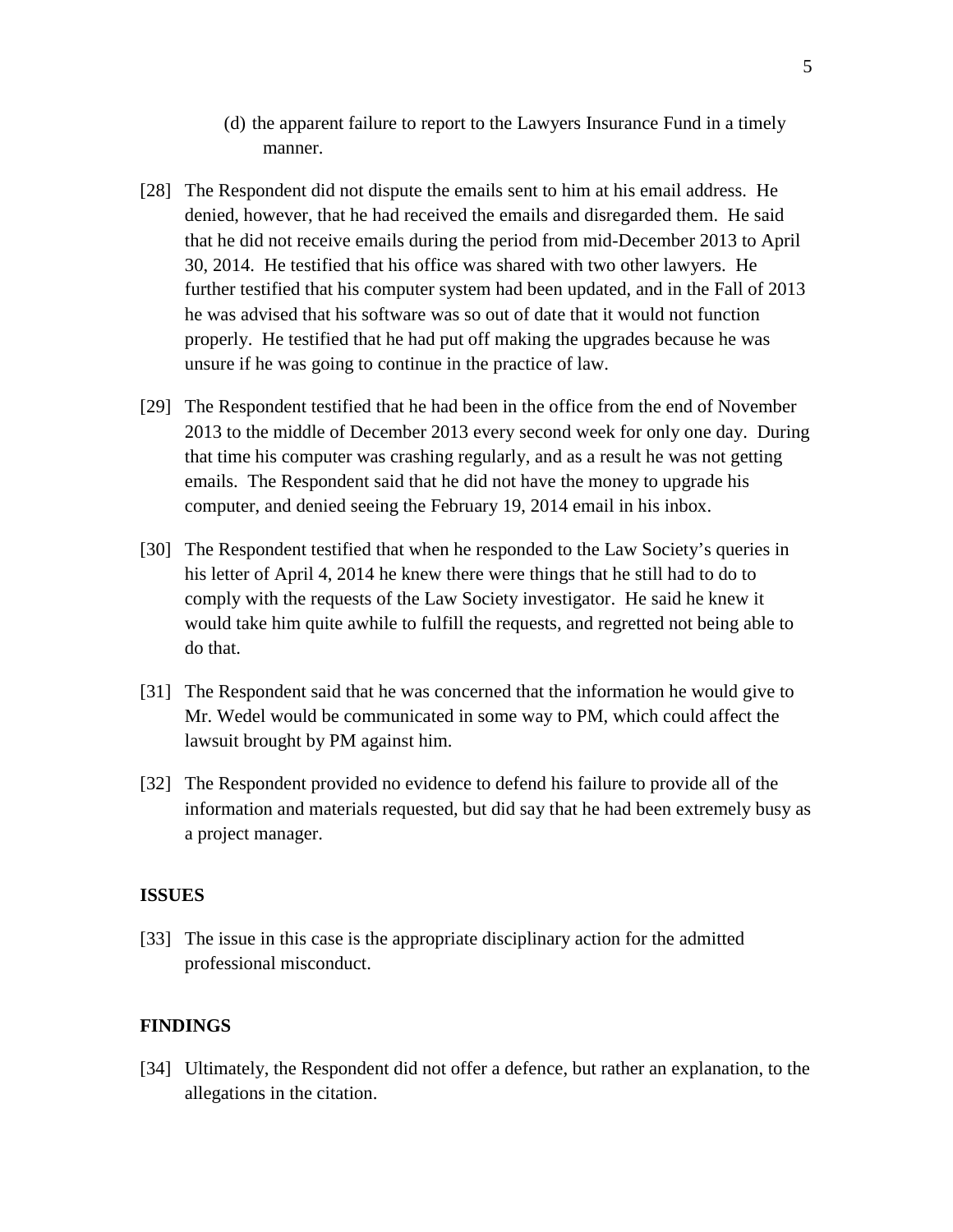- [35] The Respondent failed to comply with the reasonable requests of the Law Society investigator. The investigator sought, by his letter of February 19, 2014, specific information related to the establishment of the trucking business, the operation, sale and winding down of the trucking business, information regarding allegations of a backdated signature on a general security agreement, and transfer of funds in relation to the trucking business.
- [36] The letter of February 19, 2014 requested detailed and specific information relating to the various topics. It sought explanations that were responsive to the breadth of complaint.
- [37] The fact that the Respondent has incompletely responded to the letter of February 19, 2014 by the time of the hearing displays a lack of compliance with Rules 3-5(6) and (10) of the Law Society Rules and rule 7.1-1 of the *Code of Professional Conduct for British Columbia*. The conduct does constitute professional misconduct for breach of the Act or Rules pursuant to Section 38(4) of the *Legal Profession Act*.
- [38] The Panel finds that the Respondent did commit professional misconduct as set out in allegation 1 of the citation.
- [39] The evidence supports this conclusion, and the Panel accepts the admission by the Respondent of such professional misconduct.
- [40] During the hearing, the Panel received evidence concerning the income of the Respondent. The Panel is satisfied that the Respondent has modest earnings that are insufficient to match his cost of living. The Respondent estimated that, in 2013, he had earned approximately \$20,000 from his law practice. In 2014, he had monthly income earnings of \$4,000 net and expenses of \$4,500. Obviously he is living on borrowed time with his creditors.
- [41] Mr. Grady, on behalf of the Law Society, sought a fine of \$5,000 to \$7,500. He further sought a condition the Respondent provide a complete and substantive response to the inquiries made in the Society's letter to him of February 19, 2014. Lastly, the Law Society sought costs.
- [42] At the conclusion of the Hearing, the Panel rendered an oral decision that:
	- (a) the Respondent pay a fine of \$2,000 by December 31, 2014;
	- (b) the Respondent is ordered to provide a complete and substantive response to the inquires made in the Law Society's letter to him dated February 19, 2014 by September 2, 2014; and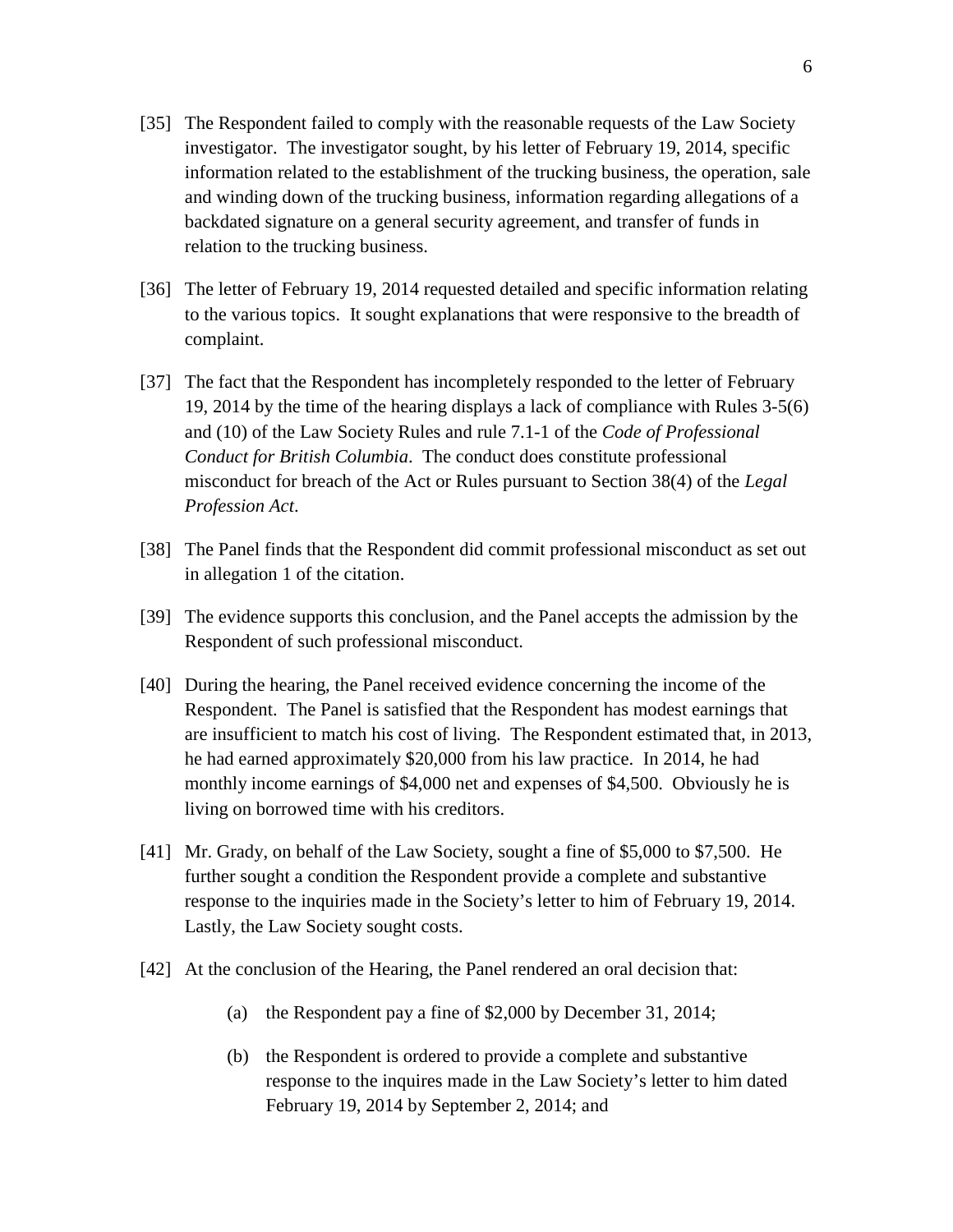- (c) the Respondent is to pay costs and disbursements in the amount of \$1,417.38 by December 31, 2014.
- [43] What follows is the Panel's reasoning for this decision. The primary purpose of disciplinary proceedings is the fulfillment of the Law Society's mandate to uphold and protect the public interest in the administration of justice.
- [44] In *Law Society of BC v. Hill*, 2011 LSBC 16, the Hearing Panel commented at paragraph 3 that:

It is neither our function nor our purpose to punish anyone. The primary object of proceedings such as these is to discharge the Law Society's statutory obligation, set out in section 3 of the *Legal Profession Act*, to uphold and protect the public interest in the administration of justice. Our task is to decide upon a sanction or sanctions that, in our opinion, is best calculated to protect the public, maintain high professional standards and preserve public confidence in the legal profession.

- [45] The failure of a lawyer to respond to inquiries from the Law Society is a serious matter. The Law Society's primary duty is to regulate its members in the public interest, and as a result the investigation of alleged misconduct is a matter of gravity. A failure to respond to such inquiries of the Law Society's investigators frustrates the Law Society's ability to properly regulate its members and protect the public. As a result, any failure to reply to the Law Society, particularly after continued requests, must be viewed with grave seriousness.
- [46] Following a protracted period of time with continued requests, the Respondent failed to properly or completely respond to the requests of the Law Society, even in the face of a citation hearing. These are factors that can be taken into account in determining appropriate disciplinary action. Mr. Grady, on behalf of the Law Society, did submit that there was no apparent financial or personal advantage obtained by the Respondent through his misconduct.
- [47] The Respondent is 47 years of age, and was called to the Bar and admitted as a member of the Law Society in November 1995.
- [48] The Respondent's professional conduct record consists of a citation issued November 9, 2011. That citation related to the Respondent taking default judgment against a represented party and failing to respond to communications from opposing counsel. The Panel in that case fined the Respondent \$3,000 and ordered \$2,000 in costs. His professional conduct record is an aggravating factor.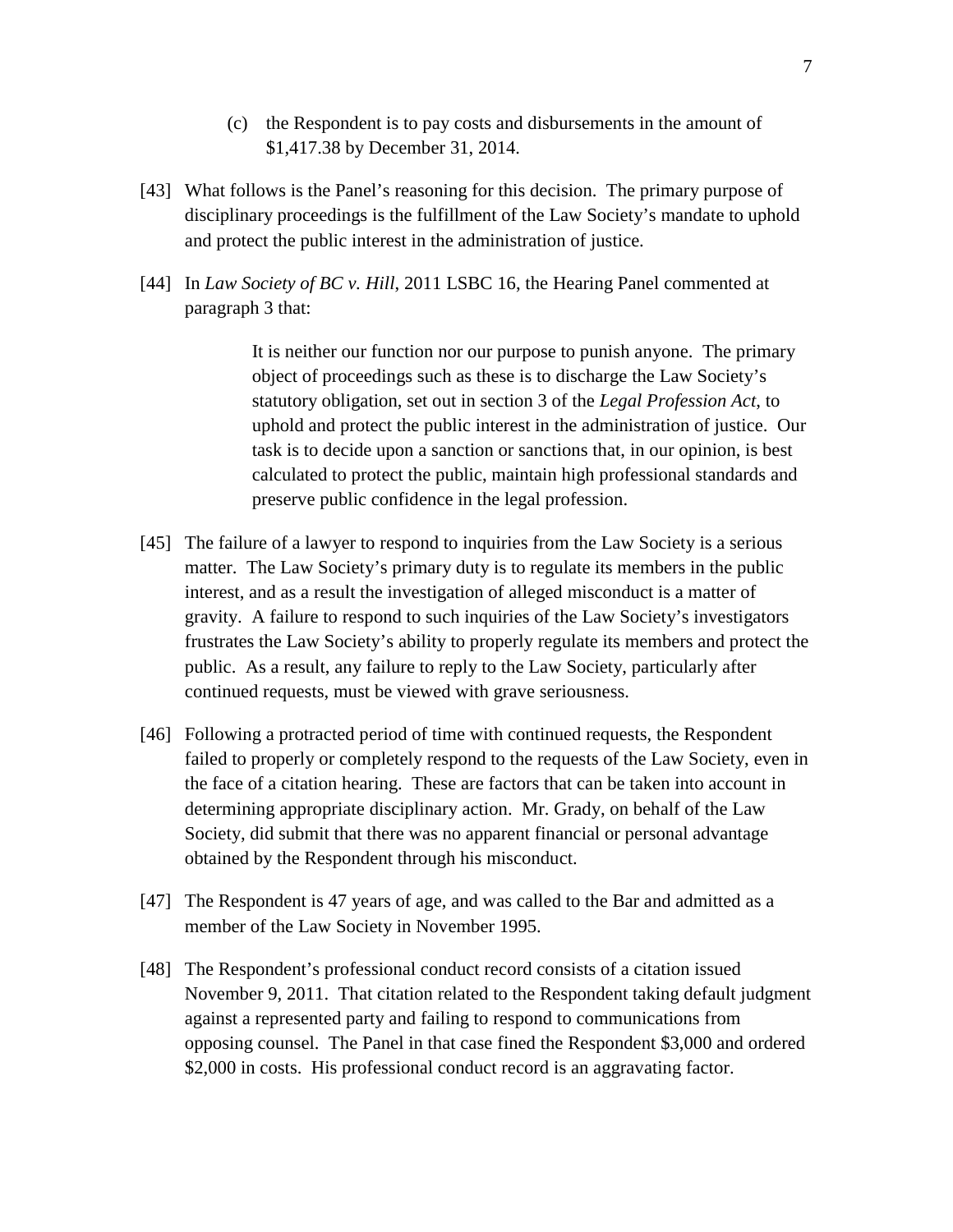- [49] There is a need for both specific and general deterrence when a lawyer improperly fails to respond to the Law Society. The Respondent's failure to comply with the Law Society's requests in part appears the result of his ongoing process of closing his practice and changing his status to either "non-practising" or "part-time". His heavy commitments to his family and work have certainly affected his dilatoriness in his professional misconduct. While this all may constitute an explanation, it does not constitute an excuse. A lawyer must respond to the requests of the Law Society in a prompt and complete fashion where an investigation is in process. To do otherwise is to frustrate that process.
- [50] In similar Law Society of British Columbia cases, there have been a wide range of sanctions. These range from reprimands to suspensions of up to two months depending on the number of allegations of failure to respond to Law Society requests.
- [51] In *Law Society of BC v. Marcotte*, 2010 LSBC 18, the respondent failed to respond to the Law Society in respect of three complaints made by her clients. The complaints themselves all touched on the issues of delay and failure to communicate. The matter proceeded by summary hearing, and the panel found that the respondent had not provided a substantive response to the three complaints. The respondent had a significant professional conduct record consisting of four prior conduct reviews and two referrals to practice standards. Three or more of the matters on the respondent's professional conduct record touched on the issues of delay and procrastination. The respondent was ordered to pay a fine of \$2,750 and provide a substantive response. In making the order regarding penalty, the panel said:

Typically for a first citation, a fine in the neighbourhood of \$1,500 to \$2,000 is the appropriate penalty.

Although this is a first citation, the Conduct Record is a significant aggravating factor. Therefore, the fine needs to reflect the fact that in reality this is not a first instance. Furthermore, three complaints during the same time period and no response having been provided yet, necessitates a fine at the higher end of the range. I am mindful of the financial circumstances of the Respondent. …

[52] In *Law Society of BC v. Malcolm*, 2012 LSBC 4, the respondent was cited for a single allegation of failing to respond to the Law Society. He had no prior discipline history. The respondent was found not to have responded to queries

…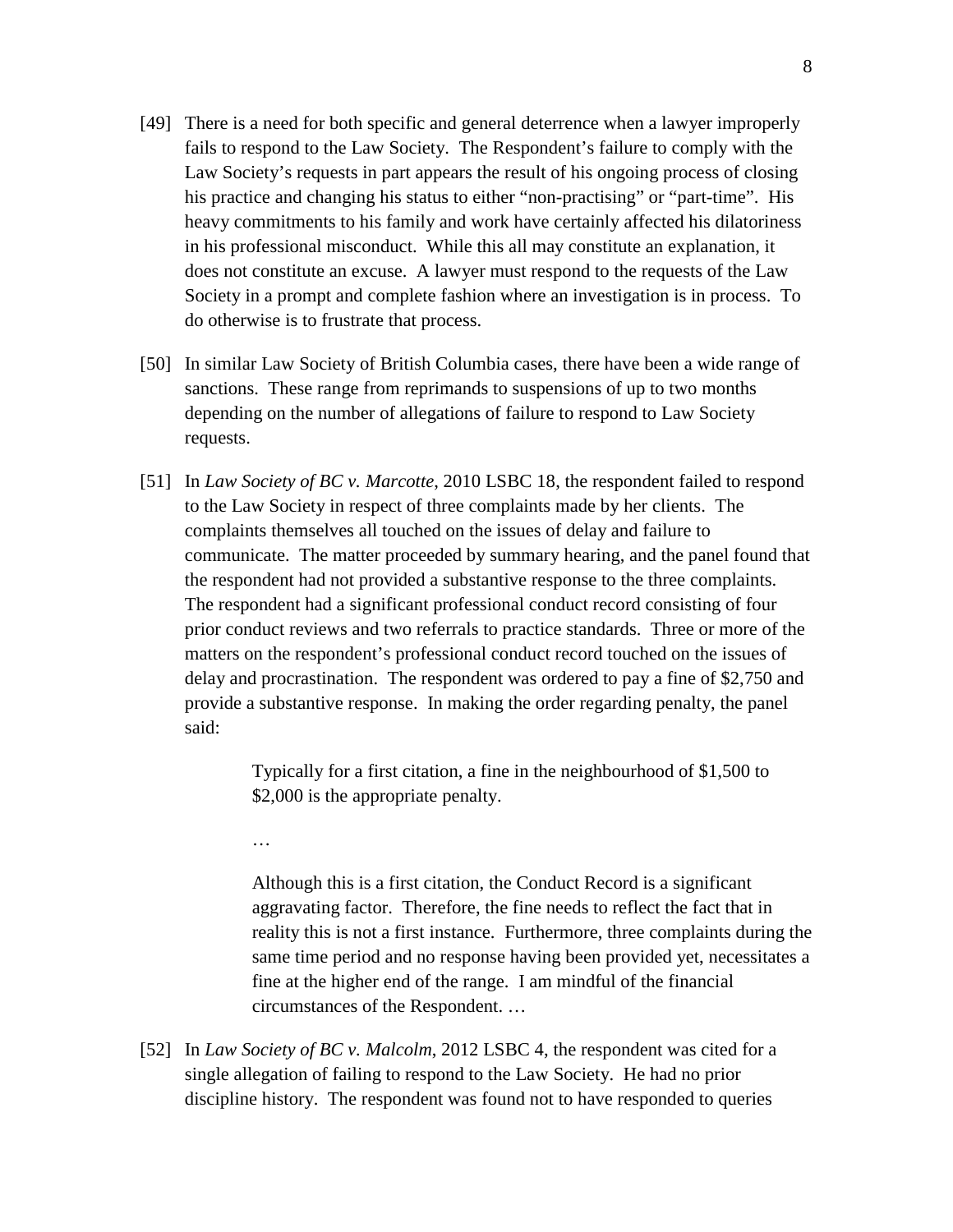from the Law Society regarding his role in managing the business affairs of a client. By the date of hearing the respondent still had not provided a substantive response. The respondent had been practising for 40 years and had no professional conduct record. He was fined \$2,000 and ordered to provide a substantive response within 29 days of the hearing.

- [53] The Respondent's conduct in the present circumstances and his prior record would suggest that, for the purposes of both general and specific deterrence, progressive discipline should be invoked. Thus, he properly should be fined an amount in excess of the \$3,000 he had previously been fined for his last finding of professional misconduct. But for the following factors, the Panel would have imposed a fine considerably higher than the \$3,000 previously imposed on the Respondent.
- [54] The Panel accepts that the Respondent has withdrawn from the active practice of law and is in the process of seeking a part-time status for insurance purposes, and may apply for non-practising status in the future. In the short term, in any event, he intends to take time away from the practice of law.
- [55] The Respondent is a single father with three children and has responsibility for them seven out of every 14 days. He is working full-time in the construction industry as a project manager and commuting to accomplish that work. Lastly, he is attempting to finish renovations at his home so that he can sell it to pay off debt that has burdened him since the failure of the trucking business.
- [56] The Panel considers the personal circumstances of the Respondent highly extraordinary. As a result, this decision should not be considered anything in the nature of a precedent for other cases.
- [57] The financial circumstances of the Respondent are of such an order that the imposition of a higher fine that in the circumstances the Respondent will not be able to pay, results in an ineffective penalty. But for the particular circumstances of the Respondent, the fine would have been much higher and with a shorter time to pay.
- [58] The Respondent's failure to comply with the requests of the Law Society, however, is not the product of financial incapacity, but rather lack of time and attention. In consequence, he is ordered to make full compliance with the requests of the Law Society. The matter cannot be concluded without observation that this order to comply only results in the Law Society being able to properly conduct its full investigation of the complaints made against the Respondent. Those matters are